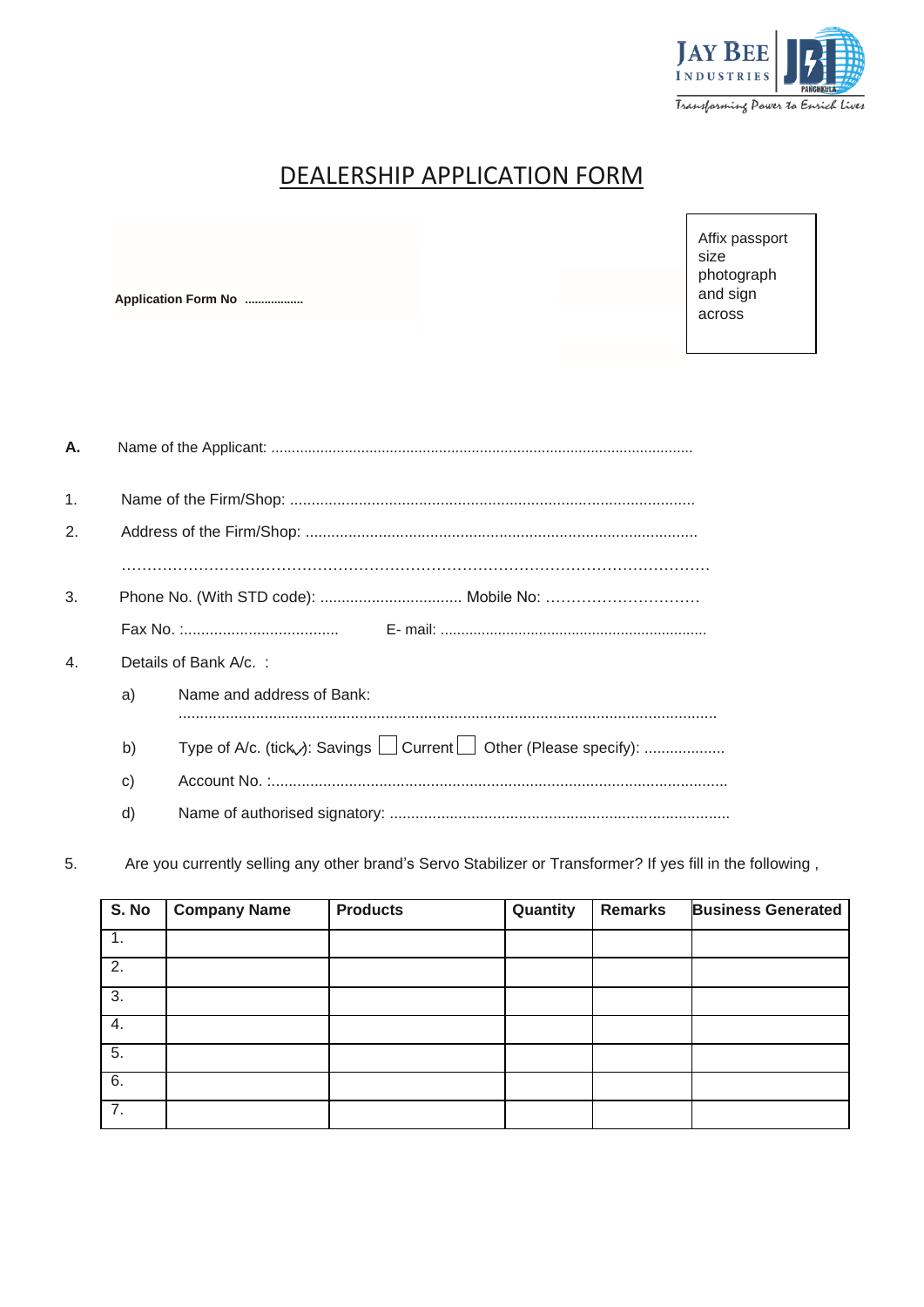

| 6. |  |  |  | Status of firm (tick $\sqrt{ }$ ): Proprietorship $\Box$ Partnership $\Box$ Limited Company $\Box$ Private Ltd. Co. $\Box$ |  |  |
|----|--|--|--|----------------------------------------------------------------------------------------------------------------------------|--|--|
|----|--|--|--|----------------------------------------------------------------------------------------------------------------------------|--|--|

(For partnership firms enclose copy of partnership Deed for Companies Memorandum Articles of Association)

7. Details of Proprietor/Partners/Directors:

| SI.             | <b>Name</b> | Date of Birth | Father's/Husband's name | <b>Marital status</b> |
|-----------------|-------------|---------------|-------------------------|-----------------------|
| 1.              |             |               |                         |                       |
| $^{\prime}$ 2.  |             |               |                         |                       |
| 3.              |             |               |                         |                       |
| <sup>1</sup> 4. |             |               |                         |                       |

- 8. Turnover: (last two Financial Years).....................................................................................................................................................
	- (a) Sales Tax registration No:\_\_\_\_\_\_\_\_\_\_\_\_\_\_\_\_\_\_\_\_\_\_ (b) GSTIN :\_\_\_\_\_\_\_\_\_\_\_\_\_\_\_\_\_\_\_\_\_\_\_\_\_\_\_
	- 9. Are you registered on GEM portal? Yes  $\Box$  No  $\Box$
- C. 1.Indicate number of persons employed in your firm (including active partners):
- D. Do you have godown facility? Yes  $\Box$  No  $\Box$ 
	- E. Expected Minimum sales per month: ..........................................................................................
	- Place: ......................................

Date: ......................................

Signature of the applicant(s)

(With rubber stamp)